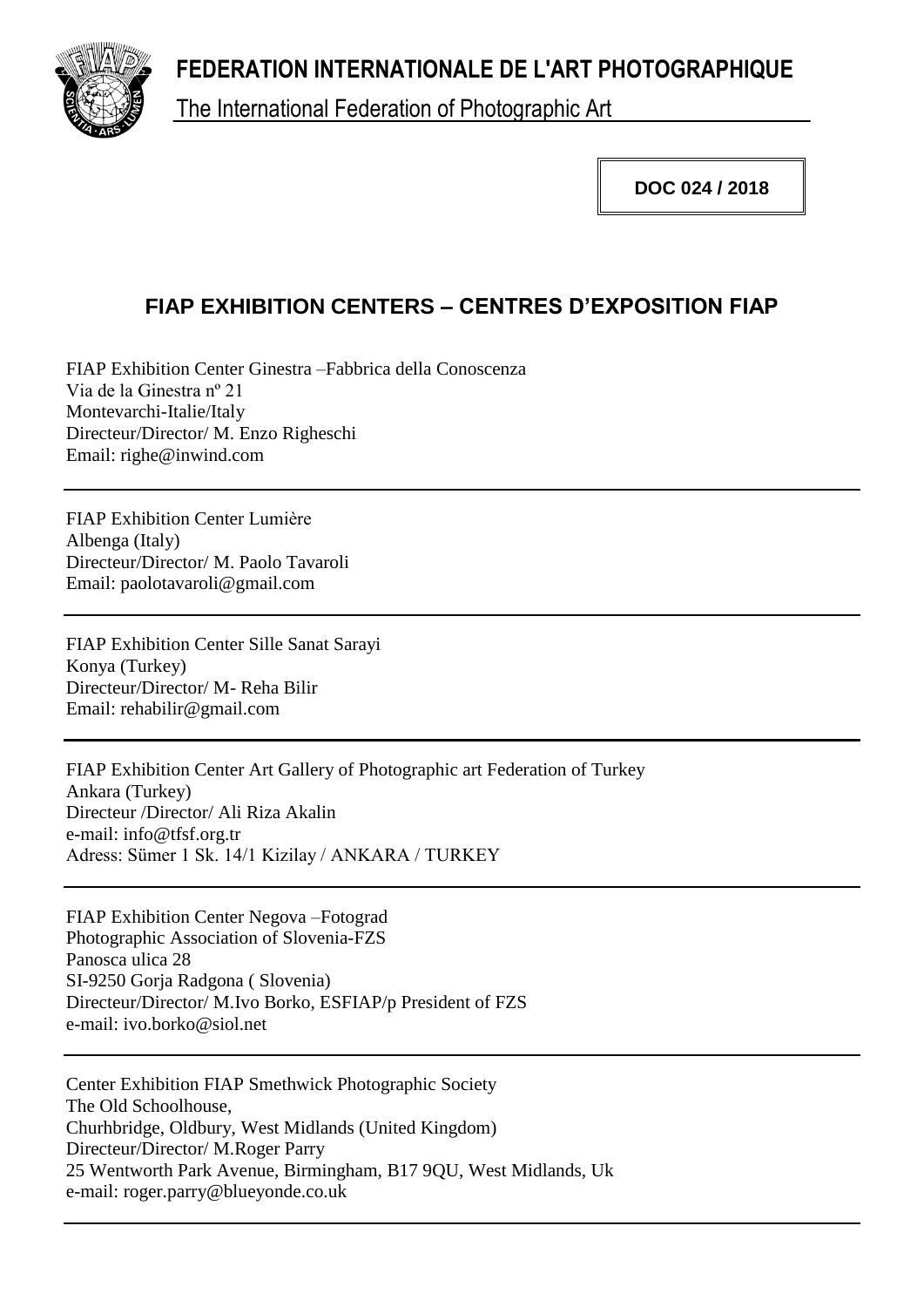FIAP Exhibition Center Jinan –China Directeur/Director/: M. Li Wenhua Jinan (China) e-mail: 184512066@qq.com

FIAP Exhibition Center Muscat (Oman) Directeur/Director/ M. Ahmed Al Busaidi e-mail: ahmed3138@gmail.com

Centro de Exposiciones FIAP Peña Fotografica Rosarina Rosario (Argentina) Directeur/Director/ M.Jorge Scilipoti e-mai: elkoly@gmail.com

FIAP Exhibition Center Dubai Dar Ibn Al Haytham for Visual Arts Center Dubai (United Arab Emirates) Directeur/Director: Mrs Ola Allouz e-mail: ola.allouz@gmail.com

FIAP Exhibition Center Tehran Tehran (Iran Directeur/Director/ M. Ali Samei e-mail: ali.flyteam@gmail.com

FIAP Exhibition Center Novi Sad (Serbia) Directeur/Director/: M.Djordje Vukicevic e-mail: djordje@kkns.rs

FIAP Exhibition Center ; " The Eddie Chandler Gallery" – The Dublin camera Club Camden Street Lower-Dublin 1 Dublin (Ireland) Directeurs/Directors/: M. Paul Stanley, FIPF, EFIAP/b, EsFIAP M. Gerry Andrews, FIPF, ARPS, EFIAP e-mail: dublincameraclub@gmail.com

FIAP Exhibition Center Athens - Hellenic Photographic Society 12 Pontou street, 11528 Athens, Greece Director: Mr. Kyriakos Kokkos Email:info@efe.com.gr